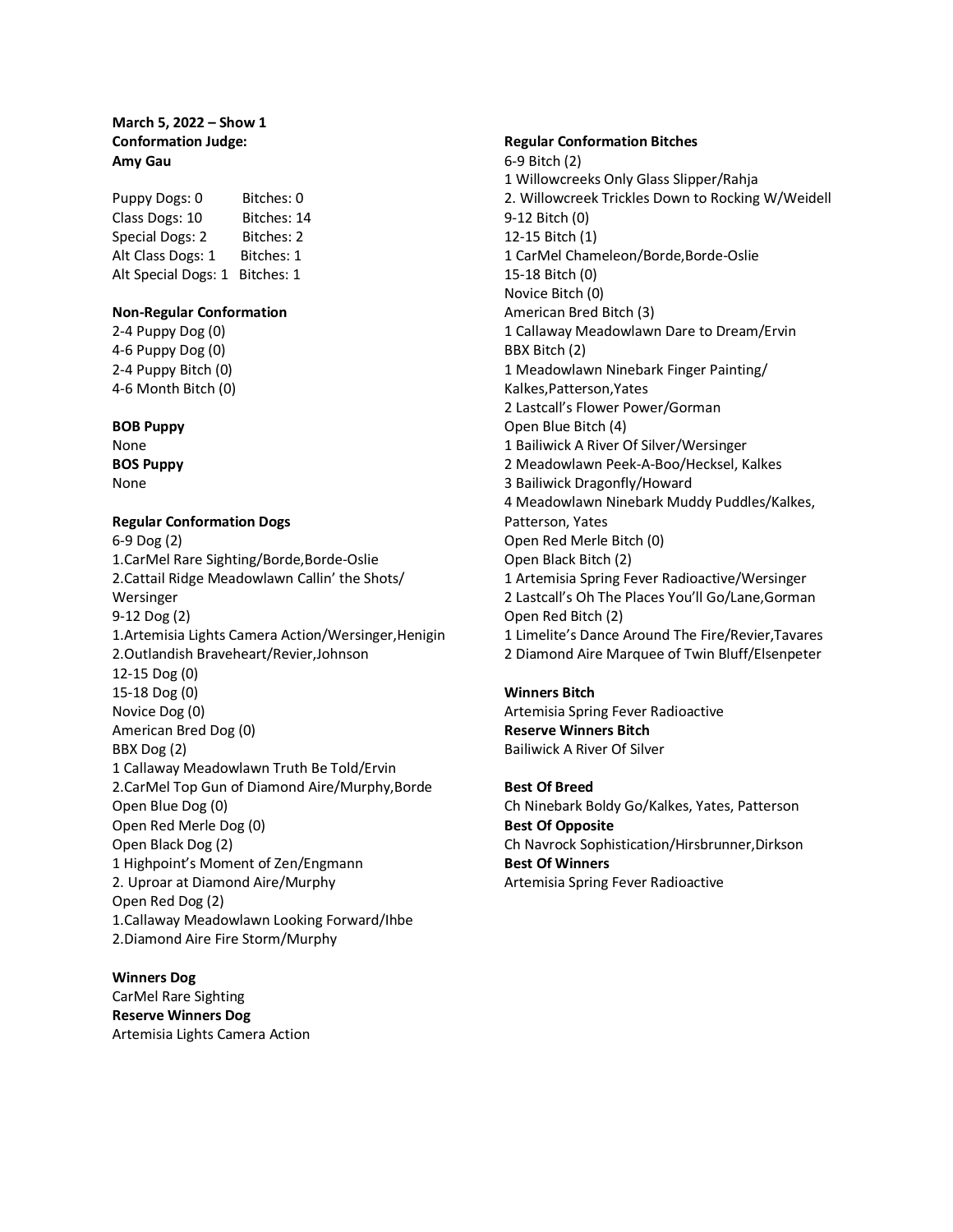### **Altered Conformation Dogs**

6-9 Dog (0) 9-12 Dog (0) 12-15 Dog (0) 15-18 Dog (0) Novice Dog (0) American Bred Dog (0) BBX Dog (0) Open Blue Dog (1) 1 LoraLins Neon Moon of Redhawk/Weidell Open Red Merle Dog (0) Open Black Dog (0) Open Red Dog (0)

# **Altered Winners Dog**

LoraLins Neon Moon of Redhawk **Altered Reserve Winners Dog** None

## **Altered Conformation Bitches**

6-9 Bitch (0) 9-12 Bitch (0) 12-15 Bitch (0) 15-18 Bitch (0) Novice Bitch (0) American Bred Bitch (0) Open Blue Bitch (1) 1 Wedgewoods Bound To Be At Willowcreek/Rahja Open Red Merle Bitch (0) Open Black Bitch (0) Open Red Bitch (0)

# **Altered Winners Bitch** Wedgewoods Bound To Be At Willowcreek **Altered Reserve Winners Bitch** None

**Altered Best Of Breed** Ch Rivermist Dreamboat Annie/Hirsbrunner **Altered Best Of Opposite** Alt Ch Meadowlawn's Worth The Wait/Ervin **Altered Best Of Winners** Wedgewoods Bound To Be At Willowcreek

# **Junior Showmanship**

PeeWees 3-5 yrs 1 Emma Elsenpeter 1 Claire Wersinger 1 Brady Johnson 1 Carter Ervin 1 Bentley Ervin 1 Oakes Lowder 1 Ida Kalkes Sub Junior 6-7 yrs (1) 1 Henry Kalkes 8-12 Novice (0) 8-12 Open (2) 1 Ava Rawlings 2 Elizabeth Elsenpeter 13-17 Novice (1) 1 Darian Gimzo 13-17 Open (0)

# **Best Junior Handler** Darian Gimzo **Reserve Junior Handler** Ava Rawlings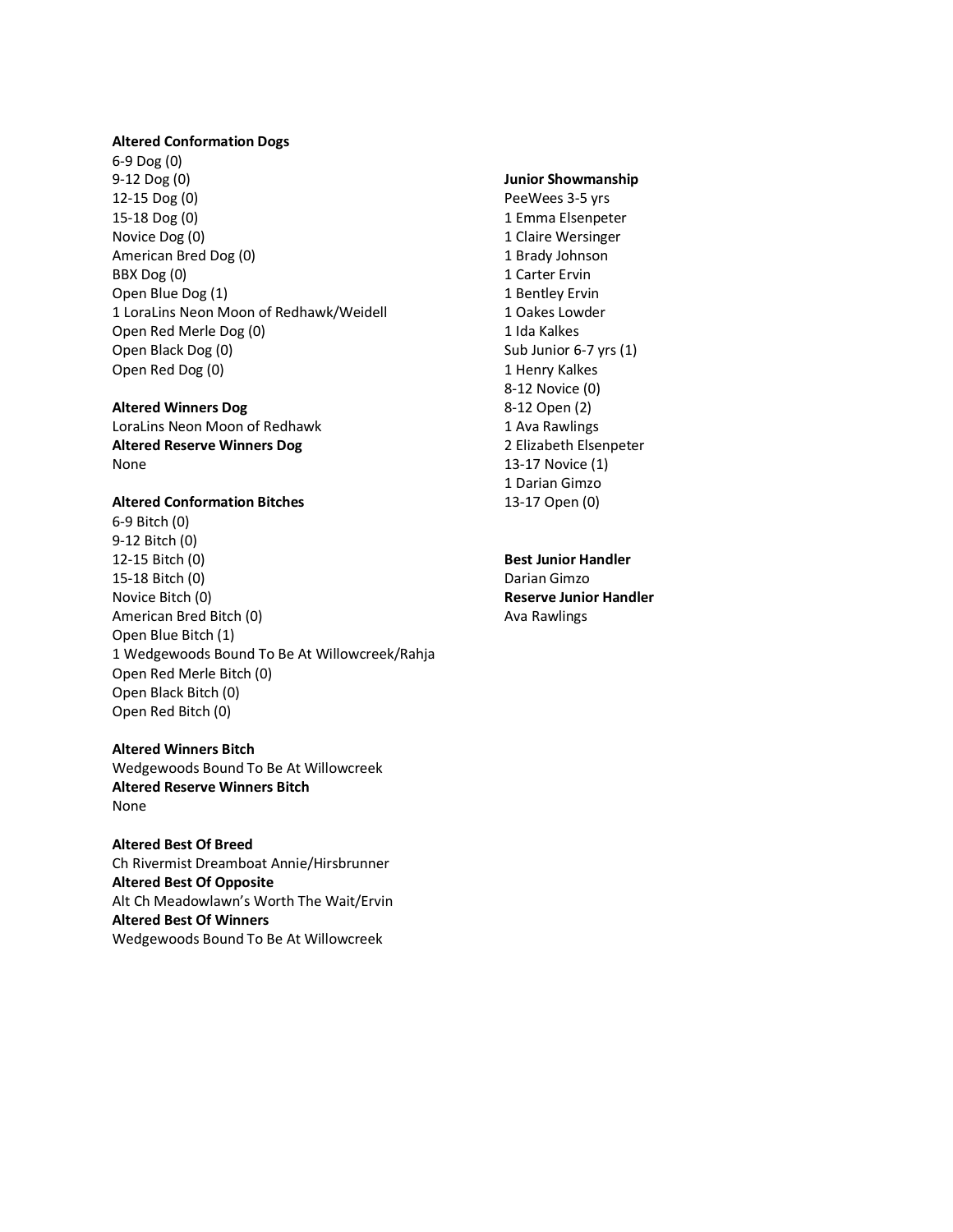## **March 5, 2022 - Show 2 Conformation Judge: Julie Ostberg**

Puppy Dogs: 0 Bitches: 0 Class Dogs: 10 Bitches: 13 Special Dogs: 2 Bitches: 3 Alt Class Dogs: 1 Bitches: 1 Alt Special Dogs: 1 Bitches: 1

### **Non-Regular Conformation**

2-4 Puppy Dog (0) 4-6 Puppy Dog (0) 2-4 Puppy Bitch (0) 4-6 Month Bitch (0)

### **BOB Puppy**

None **BOS Puppy** None

## **Regular Conformation Dogs**

6-9 Dog (2) 1 Cattail Ridge Meadowlawn Callin' the Shots/ Wersinger 2 CarMel Rare Sighting/Borde,Borde-Oslie 9-12 Dog (2) 1.Artemisia Lights Camera Action/Wersinger,Henigin 2.Outlandish Braveheart/Revier,Johnson 12-15 Dog (0) 15-18 Dog (0) Novice Dog (0) American Bred Dog (0) BBX Dog (2) 1 Callaway Meadowlawn Truth Be Told/Ervin 2.CarMel Top Gun of Diamond Aire/Murphy,Borde Open Blue Dog (0) Open Red Merle Dog (0) Open Black Dog (2) 1 Highpoint's Moment of Zen/Engmann 2. Uproar at Diamond Aire/Murphy Open Red Dog (2) 1.Callaway Meadowlawn Looking Forward/Ihbe 2.Diamond Aire Fire Storm/Murphy

**Winners Dog** Artemisia Lights Camera Action **Reserve Winners Dog** Highpoint's Moment of Zen

### **Regular Conformation Bitches**

6-9 Bitch (2) 1 Willowcreeks Only Glass Slipper/Rahja 2. Willowcreek Trickles Down to Rocking W/Weidell 9-12 Bitch (0) 12-15 Bitch (1) 1 CarMel Chameleon/Borde,Borde-Oslie 15-18 Bitch (0) Novice Bitch (0) American Bred Bitch (3) 1 Callaway Meadowlawn Dare to Dream/Ervin BBX Bitch (2) 1 Lastcall's Flower Power/Gorman 2 Meadowlawn Ninebark Finger Painting/ Kalkes,Patterson,Yates Open Blue Bitch (4) 1 Meadowlawn Ninebark Muddy Puddles/Kalkes, Patterson, Yates 2 Bailiwick A River Of Silver/Wersinger 3 Meadowlawn Peek-A-Boo/Hecksel, Kalkes 4 Bailiwick Dragonfly/Howard Open Red Merle Bitch (0) Open Black Bitch (1) 1 Lastcall's Oh The Places You'll Go/Lane,Gorman Open Red Bitch (2) 1 Limelite's Dance Around The Fire/Revier,Tavares 2 Diamond Aire Marquee of Twin Bluff/Elsenpeter

### **Winners Bitch**

Lastcall's Flower Power **Reserve Winners Bitch** Meadowlawn Ninebark Finger Painting

**Best Of Breed** Ch Ninebark Boldy Go/Kalkes, Yates, Patterson **Best Of Opposite** Ch Navrock Sophistication/Hirsbrunner,Dirkson **Best Of Winners** Artemisia Lights Camera Action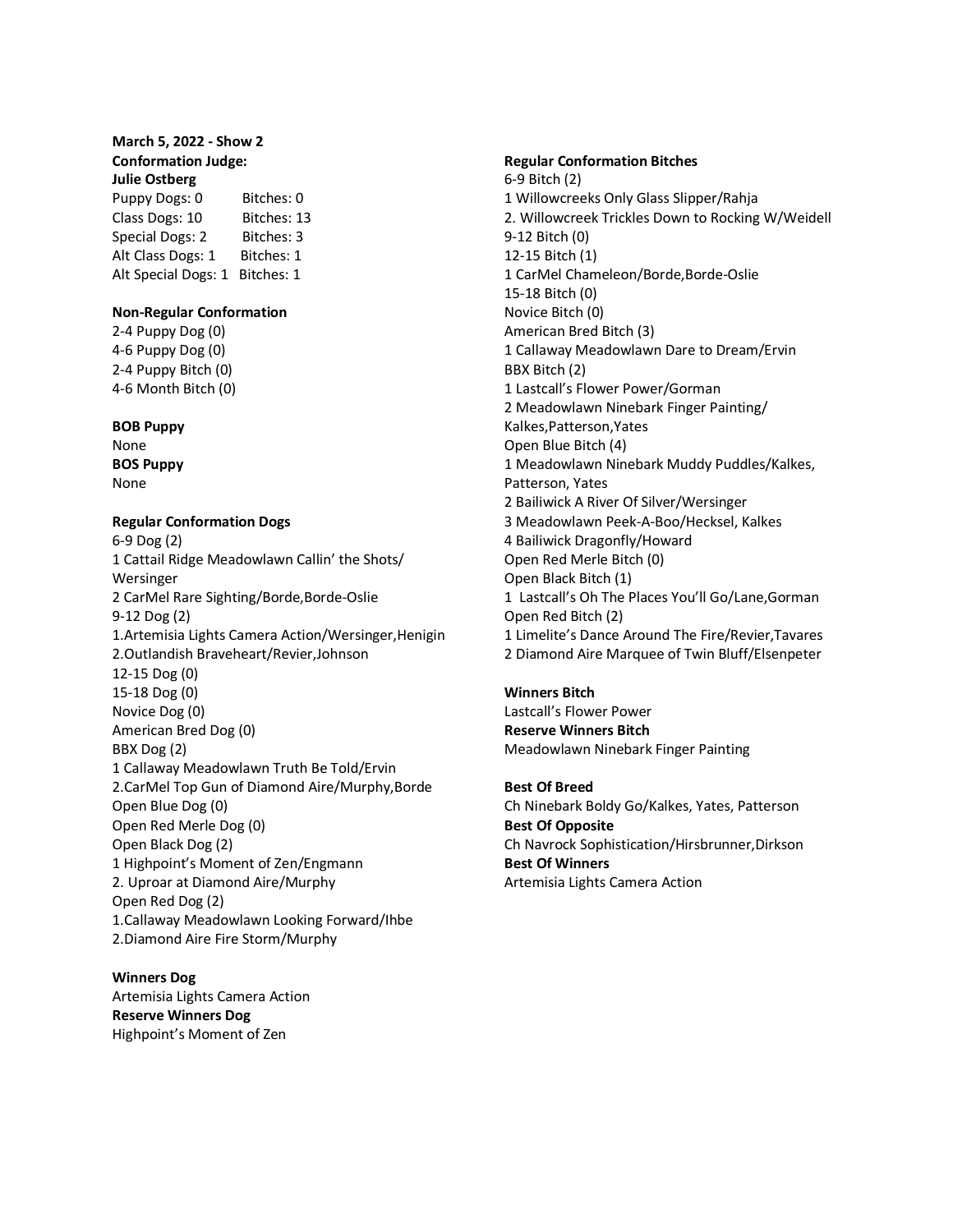#### **Altered Conformation Dogs**

6-9 Dog (0) 9-12 Dog (0) 12-15 Dog (0) 15-18 Dog (0) Novice Dog (0) American Bred Dog (0) BBX Dog (0) Open Blue Dog (1) 1 LoraLins Neon Moon of Redhawk/Weidell Open Red Merle Dog (0) Open Black Dog (0) Open Red Dog (0)

#### **Altered Winners Dog**

LoraLins Neon Moon of Redhawk **Altered Reserve Winners Dog** None

# **Altered Conformation Bitches**

6-9 Bitch (0) 9-12 Bitch (0) 12-15 Bitch (0) 15-18 Bitch (0) Novice Bitch (0) American Bred Bitch (0) Open Blue Bitch (1) 1 Wedgewoods Bound To Be At Willowcreek/Rahja Open Red Merle Bitch (0) Open Black Bitch (0) Open Red Bitch (0)

# **Altered Winners Bitch**

Wedgewoods Bound To Be At Willowcreek **Altered Reserve Winners Bitch** None

**Altered Best Of Breed** Alt Ch Meadowlawn's Worth The Wait/Ervin **Altered Best Of Opposite** Ch Rivermist Dreamboat Annie/Hirsbrunner **Altered Best Of Winners** Wedgewoods Bound To Be At Willowcreek

# **Junior Showmanship**

PeeWees 3-5 yrs 1 Emma Elsenpeter 1 Claire Wersinger 1 Brady Johnson 1 Carter Ervin 1 Bentley Ervin 1 Oakes Lowder 1 Ida Kalkes Sub Junior 6-7 yrs (1) 1 Henry Kalkes 8-12 Novice (0) 8-12 Open (2) 1 Ava Rawlings 2 Elizabeth Elsenpeter 13-17 Novice (1) 1 Darian Gimzo 13-17 Open (0)

**Best Junior Handler** Ava Rawlings **Reserve Junior Handler**

Darian Gimzo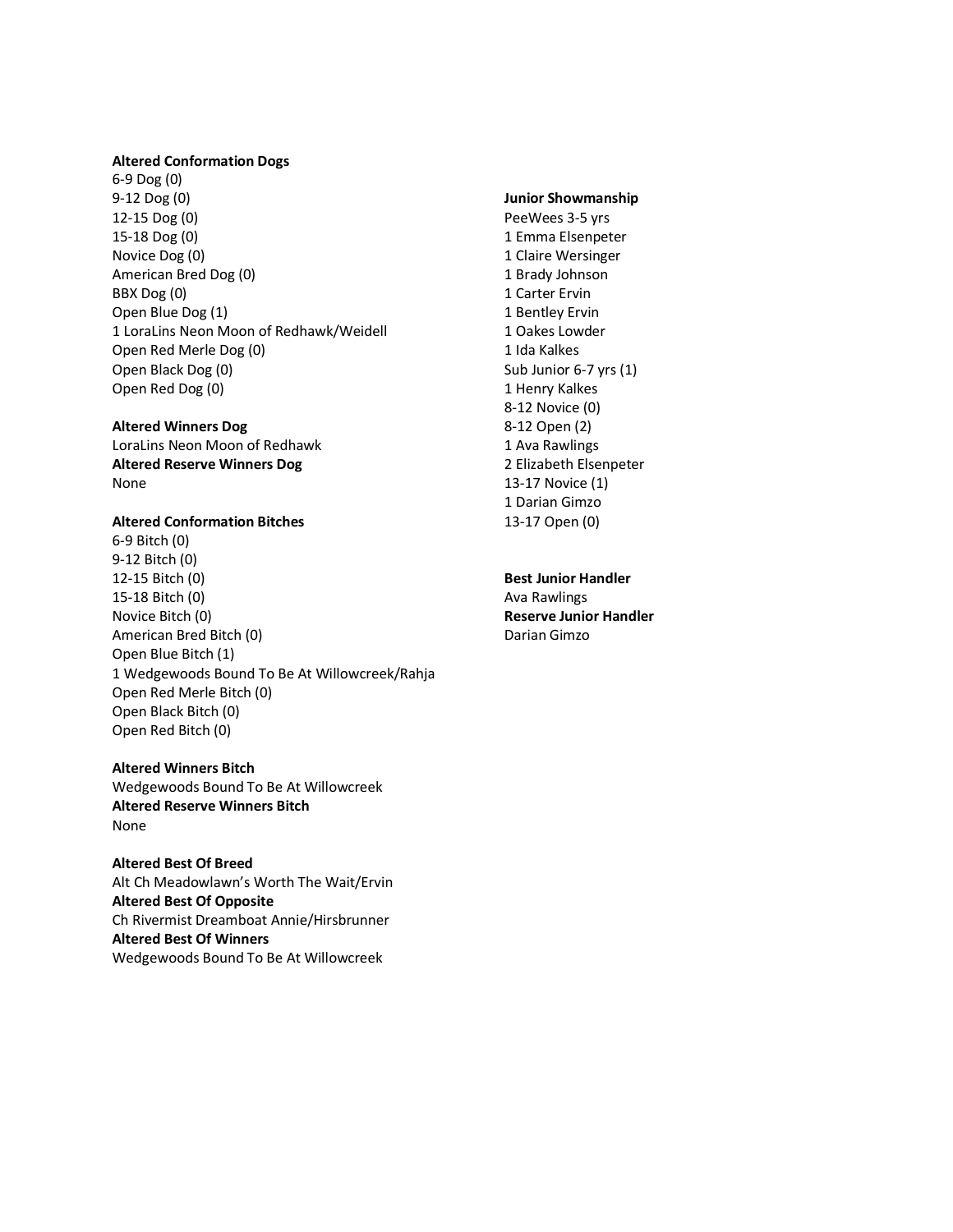## **March 5, 2022 - Show 3 Conformation Judge: Deb Nordby**

Puppy Dogs: 0 Bitches: 0 Class Dogs: 8 Bitches: 13 Special Dogs: 2 Bitches: 3 Alt Class Dogs: 1 Bitches: 1 Alt Special Dogs: 1 Bitches: 1

### **Non-Regular Conformation**

2-4 Puppy Dog (0) 4-6 Puppy Dog (0) 2-4 Puppy Bitch (0) 4-6 Month Bitch (0)

### **BOB Puppy**

None **BOS Puppy** None

## **Regular Conformation Dogs**

6-9 Dog (2) 1 Cattail Ridge Meadowlawn Callin' the Shots/ Wersinger 2 CarMel Rare Sighting/Borde,Borde-Oslie 9-12 Dog (2) 1.Artemisia Lights Camera Action/Wersinger,Henigin 2.Outlandish Braveheart/Revier,Johnson 12-15 Dog (0) 15-18 Dog (0) Novice Dog (0) American Bred Dog (0) BBX Dog (1) 1 Callaway Meadowlawn Truth Be Told/Ervin Open Blue Dog (0) Open Red Merle Dog (0) Open Black Dog (1) 1 Highpoint's Moment of Zen/Engmann Open Red Dog (2) 1.Callaway Meadowlawn Looking Forward/Ihbe 2.Diamond Aire Fire Storm/Murphy

### **Winners Dog**

Highpoint's Moment of Zen **Reserve Winners Dog** Callaway Meadowlawn Looking Forward

### **Regular Conformation Bitches**

6-9 Bitch  $(2 - 1)$  ex) 1. Willowcreek Trickles Down to Rocking W/Weidell 9-12 Bitch (0) 12-15 Bitch (1) 1 CarMel Chameleon/Borde,Borde-Oslie 15-18 Bitch (0) Novice Bitch (0) American Bred Bitch (3) 1 Callaway Meadowlawn Dare to Dream/Ervin BBX Bitch (2) 1 Meadowlawn Ninebark Finger Painting/ Kalkes,Patterson,Yates 2 Lastcall's Flower Power/Gorman Open Blue Bitch (4) 1 Meadowlawn Peek-A-Boo/Hecksel, Kalkes 2 Bailiwick A River Of Silver/Wersinger 3 Meadowlawn Ninebark Muddy Puddles/Kalkes, Patterson, Yates 4 Bailiwick Dragonfly/Howard Open Red Merle Bitch (0) Open Black Bitch (1) 1 Lastcall's Oh The Places You'll Go/Lane,Gorman Open Red Bitch (2) 1 Limelite's Dance Around The Fire/Revier,Tavares 2 Diamond Aire Marquee of Twin Bluff/Elsenpeter

# **Winners Bitch**

Meadowlawn Ninebark Finger Painting **Reserve Winners Bitch** Lastcall's Flower Power

**Best Of Breed** Ch Ninebark Boldy Go/Kalkes, Yates, Patterson **Best Of Opposite** Ch Navrock Sophistication/Hirsbrunner,Dirkson **Best Of Winners** Meadowlawn Ninebark Finger Painting